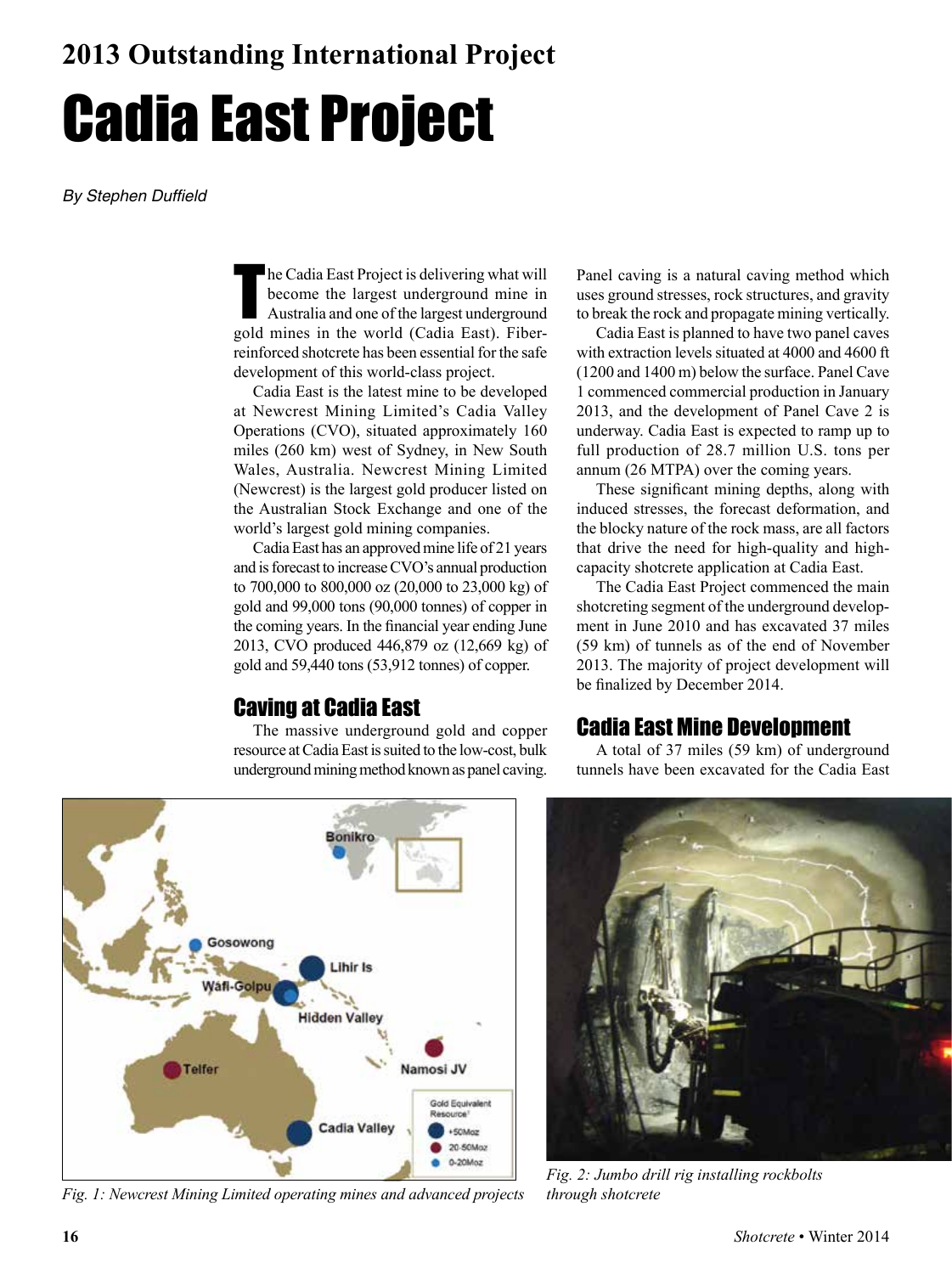Project since June 2010 to the end of November 2013. This includes the following major excavations:

- Main decline: Total linear distance of 5.6 miles (9.1 km) from surface at a gradient of 1 in 7;
- Conveyor decline: Comprising five legs of conveyor drive with a total length of 4.7 miles (7.6 km); mined at a gradient of 1 in 5.3 from surface;
- Crusher chambers: Three major underground excavations with approximate dimensions of 130 ft (40 m) in length by 85 ft (26 m) in height by 40 ft (12 m) in width, each;
- Undercut level: Over 1.9 miles (3 km) of tunnels;



*Fig. 3: Cadia East long section*



*Fig. 4: Shotcreted transfer chamber*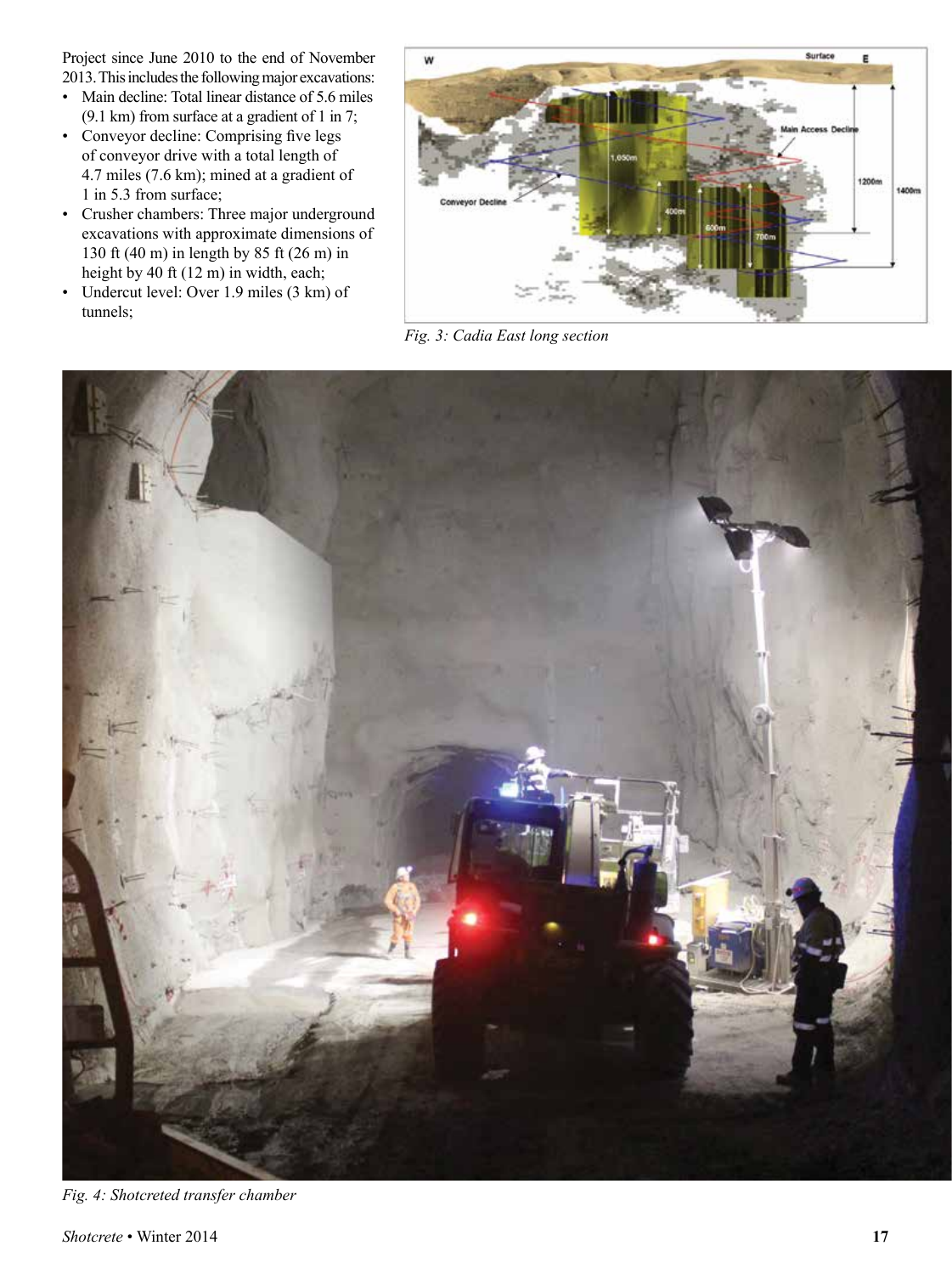- Extraction level: Over 5 miles (8 km) of extraction drives, draw points, and access drives; and
- Pump stations, electrical substations, workshops, lunch rooms, and amenities.

All development is excavated using drill and blast with a fleet of four boring jumbo drill rigs backed up by 10 rock bolting jumbos (Fig. 2). Every tunnel and chamber has been supported with fiber-reinforced shotcrete, with a total of 150,000 yd<sup>3</sup>  $(115,000 \text{ m}^3)$  sprayed as of November 2013. The shotcrete is all supplied as fiber-reinforced wet mix and applied in-cycle before rock bolting.

The typical development cycle at Cadia East is:

- Drill;
- Charge and fire;
- Clearance and re-entry;
- Muck out:
- Scale/hydroscale;
- Shotcrete spraying;
- Rock bolt; and
- Survey markup for next round.

The minimum standard of ground support consists of 2 in. (50 mm) of fiber-reinforced shotcrete with 8 ft (2.4 m) long resin-grouted reinforcement bar rock bolts. Many headings also have additional ground support installed according to ground conditions, longevity, and projected stresses, such as:

- Steel mesh;
- Cable bolts;
- A second layer of fiber-reinforced shotcrete; and
- Steel sets.

Certain excavations have to stay safe and accessible for the life of the mine; hence, the quality of substrate preparation, shotcrete batching, application of shotcrete, and integration with other ground support elements is critical to ensure a safe and low-maintenance environment.

## Mixture Design

Fiber-reinforced shotcrete is an integral part of ground reinforcement and support at Cadia East. It is considered essential for safe mining

|  |  |  |  |  |  |  | Table 1: Mixture design for Type B shotcrete |
|--|--|--|--|--|--|--|----------------------------------------------|
|--|--|--|--|--|--|--|----------------------------------------------|

| Ingredient                             | Quantity, lb/yd <sup>3</sup> | Quantity, kg/m <sup>3</sup> |
|----------------------------------------|------------------------------|-----------------------------|
| River sand                             | 1795                         | 1065                        |
| 10/7 mm Basalt aggregate               | 960                          | 570                         |
| SL cement                              | 675                          | 400                         |
| Fly ash                                | 95                           | 55                          |
| High-range water-reducing<br>admixture | 50 fl.oz/ $yd^3$             | $2000 \text{ mL/m}^3$       |
| Liquid silica                          | $180$ fl.oz/yd <sup>3</sup>  | $7000 \text{ mL/m}^3$       |
| Low-range water reducer                | $30$ fl.oz/yd <sup>3</sup>   | $1200 \text{ mL/m}^3$       |

development and has become the accepted standard for underground personnel when dealing with existing and induced stresses.

The main fiber-reinforced shotcrete mixture design used at Cadia East, Type B shotcrete, is specified at a compressive strength (UCS) of 5800 psi (40 MPa) at 28 days and a toughness of 500 joules (ASTM C1550).

The fiber-reinforced shotcrete mixture design has been developed over many years at CVO by Newcrest engineers with significant input from the concrete supplier, additive suppliers, and the shotcreting contractor.

The Type B shotcrete used underground at Cadia East is reinforced with  $15.2$  lb/yd<sup>3</sup> (9 kg/m<sup>3</sup>) of Barchip Shogun polyolefin fibers, supplied by Elasto Plastic Concrete Pty Ltd (EPC).

All fiber-reinforced shotcrete is batched on the surface by Boral Concrete & Quarries Ltd. Boral supplies all aggregates, sand, and cement and also coordinates concrete additives. The batch plant operates 24 hours per day, all year. In winter, nighttime temperatures can reach  $23^{\circ}F$  (-5 $^{\circ}C$ ), so heating of batch water is important.

Cadia East has the benefit of a local basalt quarry 12 miles (20 km) from the mine site. This quarry is operated by Boral and supplies highquality crushed basalt aggregate to the on-site batch plant.

All shotcrete additives are supplied through BASF Australia Ltd, including:

- Hydration stabilizer;
- High-range water-reducing admixture;
- Liquid silica;
- Low-range water reducer; and
- Set accelerator.

## Shotcrete Application

The average rate of shotcrete application has been 3800 yd<sup>3</sup> (2900 m<sup>3</sup>) per month. This rate has been consistent and will remain so over the 4-year construction period of the project. This is a massive amount to batch, supply, and spray each month, which has presented many logistical challenges.

All fiber-reinforced shotcrete was sprayed using robotic spraying rigs by shotcreting contractor Stratacrete Pty Ltd. At the peak of project development, five to six Jacon Roboshot Maxijet spray rigs were used at any one time. Stratacrete Pty Ltd is a mining and civil shotcrete contractor specializing in robotic placement for both underground and surface operations throughout Australia and selected international markets.

All shotcrete is batched on surface by Boral Ltd and transported to the headings by a fleet of underground agitator trucks via the main decline to depths of up to 4600 ft (1400 m) below surface. This can result in a one-way trip of over 6.2 miles (10 km) to the spraying site and can take up to 2 hours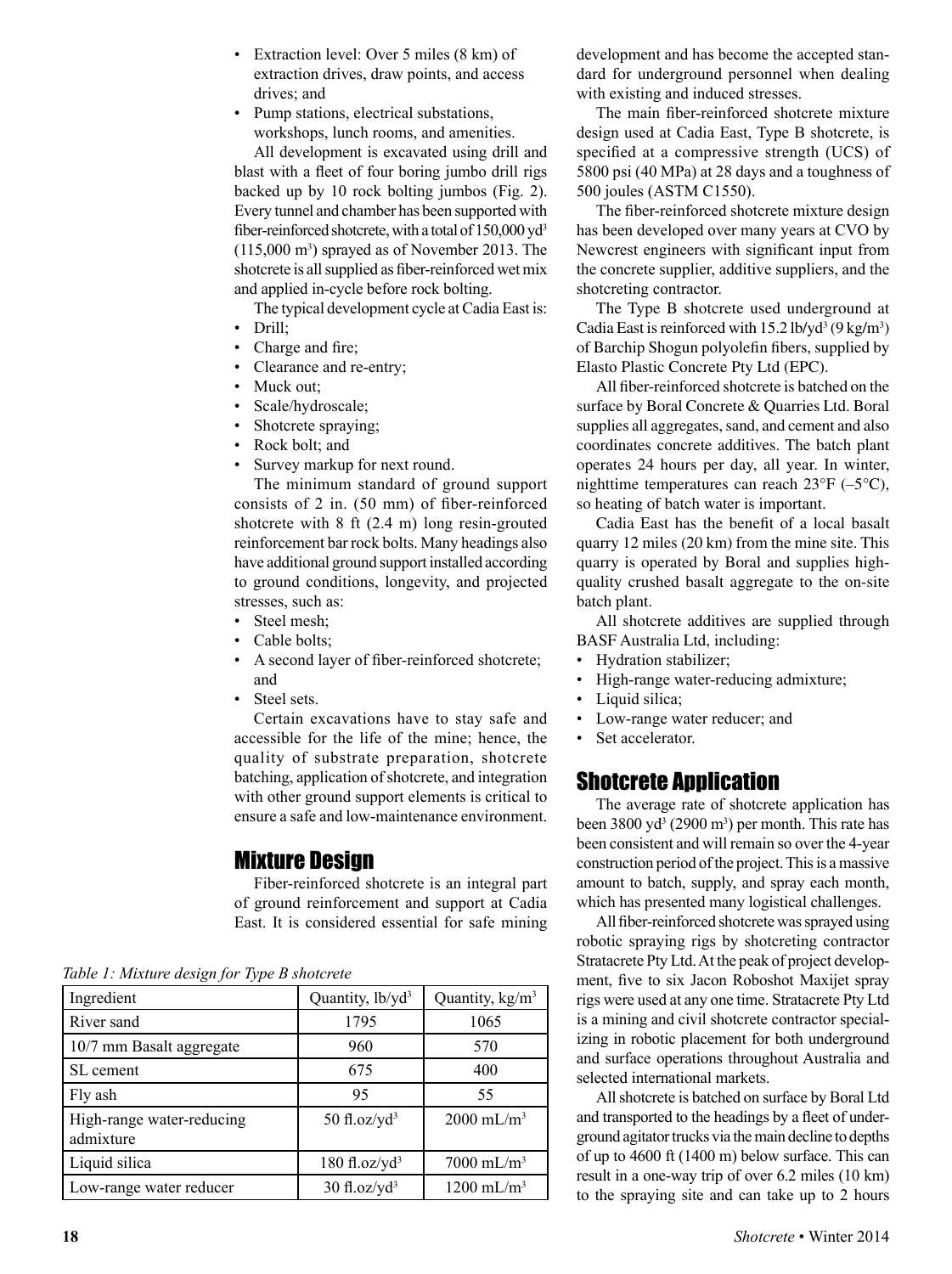depending on mine traffic. Retarding of the shotcrete mixture is essential to avoid hydration, and hydration stabilizer is added at the rate of 50 fl. oz/yd<sup>3</sup>  $(2 L/m<sup>3</sup>)$  at the batch plant.

Boral operated a fleet of agitator trucks, all equipped for underground operation:

- Five CAT 730 trucks, capacity 10.4 yd<sup>3</sup>  $(8 \text{ m}^3);$
- Four Mercedes-Benz trucks, capacity 6.5  $yd^3$  (5 m<sup>3</sup>); and
- Two Atlas Copco 5010 trucks, 10.4 yd<sup>3</sup>  $(8 \text{ m}^3)$ .

Agitator truck operators carry an additional supply of hydration stabilizer and are permitted to add a specified amount with supervisor approval in the case of excessive delays underground.

During the peak of project construction, coordination of traffic in the main decline was critical as this was the only way in and out of the mine for heavy vehicles. The second egress from the mine, the conveyor decline, was not available for concrete truck travel, as the 4.7 miles (7.6 km) of conveyor system with an ultimate capacity of 4850 tons per hour was being installed.

The agitator trucks did not have sole access in the main decline, sharing the route with construction traffic and truck haulage of mine rock. These factors made shift-by-shift planning of shotcrete deliveries, major concrete placements, and timing of nonreversible construction loads all the more important.

Slickline delivery of shotcrete was trialed in a lined borehole from surface with the objective of reducing the number of concrete trucks from surface. However, the excellent coordination of main decline traffic and the good working relationship between all parties meant that the slickline was not required.

Throughout the Cadia East Project, there were 25 to 30 headings to be sprayed each week spread over the huge extent of the mine. It has only been the well-managed daily planning and willingness of all parties involved to work together—both client and contractors—that made achievement of the high rate of shotcrete application possible.

#### Quality Assurance

Regular testing of materials and batched shotcrete is undertaken by Boral as part of their internal quality assurance standards and results are made available to CVO.

Independent testing of shotcrete and concrete is carried out for CVO by K&H Geotechnical Services Pty Ltd, one of the major private testing facilities in Eastern Australia. K&H are accredited by the National Association of Testing Authorities (NATA) for Public Testing Services—Construction Materials and conduct the following tests at Cadia East:

- Shotcrete sampling and testing of cored panels for compressive strength and round determinate panel to ASTM C1550 for flexural strengths;
- On-site slump testing;
- Casting of concrete cylinders;
- Concrete coring, sampling, and testing services; and
- Aggregate size, shape, and strength testing.

## Research and Innovation

Newcrest excavates many miles of underground tunnels annually and as a result uses tens of thousands of cubic yards of shotcrete across its mines and development projects. Based on the significant volume of shotcrete and associated costs, Newcrest has allocated funding to research areas that will result in improvements in shotcrete design, quality, and economics.



*Fig. 5: Nozzleman spraying heading with robotic spray rig*



*Fig. 6: Shotcreting in progress in undercut drill drive*



*Fig. 7: Agitator truck reversing up to shotcrete spray rig*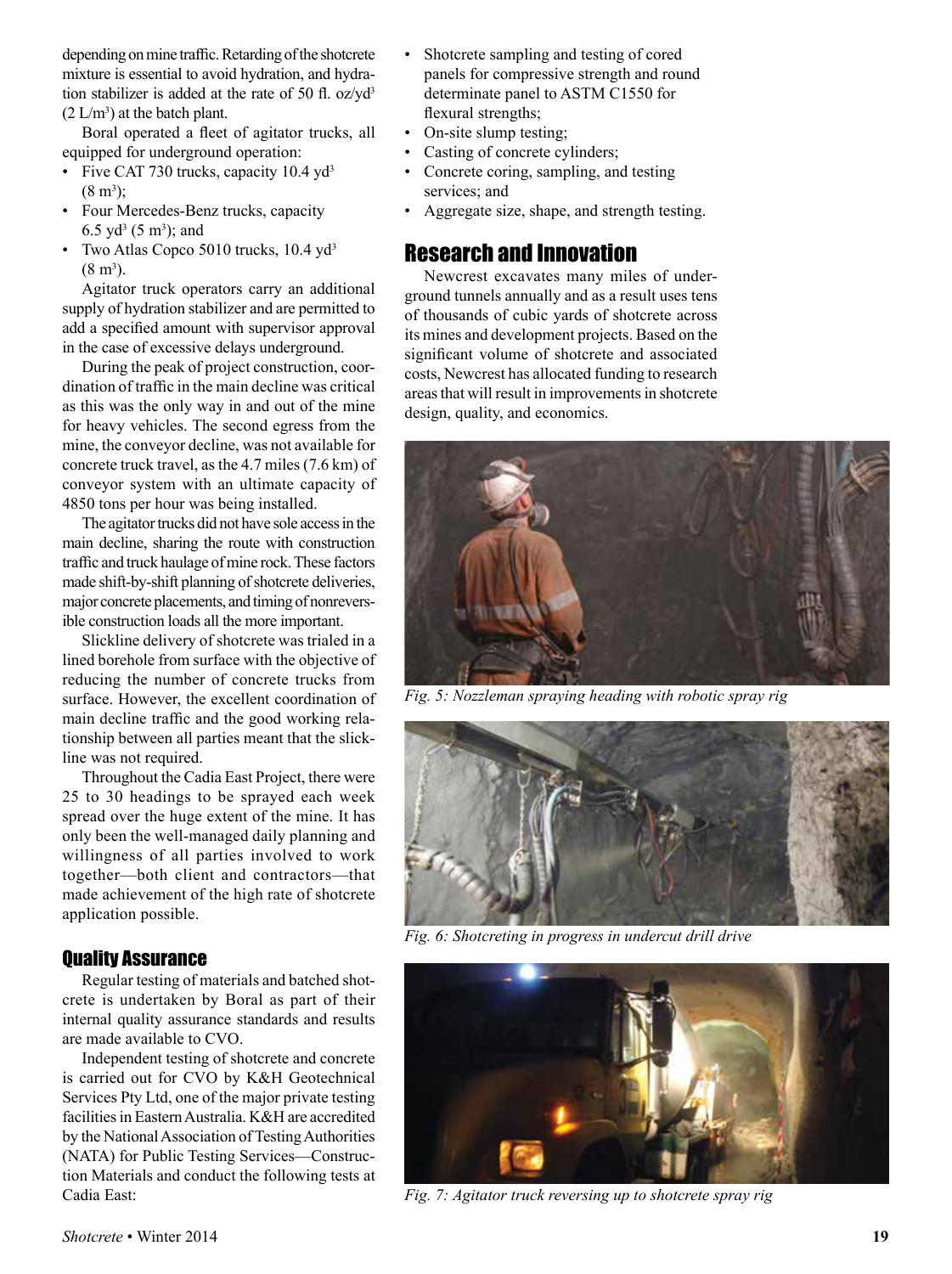

*Fig. 8: ASTM C1550 toughness panels being sprayed at underground site Fig. 9: Large-scale shotcrete capacity test*





*Fig. 10: Shotcrete rig and agitator truck in one of the many underground chambers*